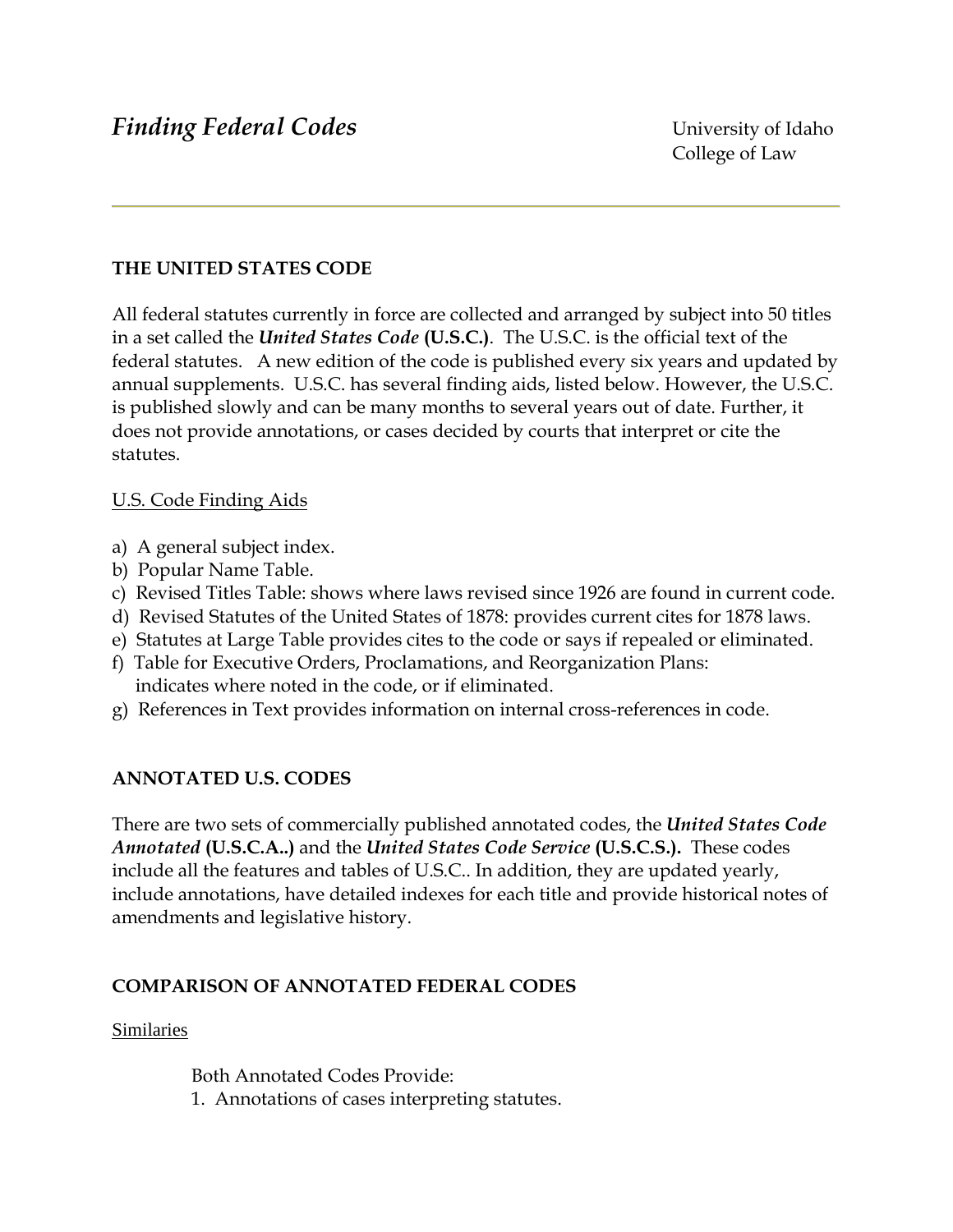- 2. References to amendments and legislative history documents.
- 3. General indexes to the complete code and each title.
- 4. Updates by annual pocket parts and supplementary volumes.
- 5. References to C.F.R. rules promulgated.
- 6. Cross-references to related code sections.

## **Differences**

- 1. U.S.C.A. is published by West.
	- U.S.C.S. is published by LexisNexis.
- 2. U.S.C.A. has more annotations than U.S.C.S. U.S.C.S. is selective, avoiding repetitive decisions.
- 3. U.S.C.A. has references to West topics and key numbers. U.S.C.S. has a Research Guide with citations to other publications.
- 4. U.S.C.A. publishes court rules within the body of the code. U.S.C.S. publishes court rules in separate volumes.
- 5. U.S.C.A. does not publish uncodified laws. U.S.C.S. has separate volumes for uncodified legislation
- 6. U.S.C.A. follows the text of the U.S. Code.
	- U.S.C.S. follows the text of public laws as they appear in the session laws.
- 7. U.S.C.A. updates yearly supplements with public laws. U.S.C.S. updates yearly supplements with Later Case and Statutory Service.

# **FINDING FEDERAL STATUTES**

- 1. **Index method**
	- A. All three codes have general indexes.
	- B. The U.S.C.A. and U.S.C.S. have detailed individual title indexes.
- 2. **Topic method**
	- A. Use general index or Words & Phrases in U.S.C.
	- B. Use detailed index for each title in U.S.C.A. and U.S.C.S.
- 3. **Popular Name Table and Shepard's Acts & Cases by Popular Name**
	- A. All three codes have popular name tables.
	- B. Some acts known by a popular name which differs from the name of the act.
	- C. Example: 42 USC 14701 concerning registration of sex offenders is known as "Megan's Law."

## **ELECTRONIC RESOURCES**

1. Westlaw (password only) A. Provides access to U.S.C.A. and U.S.C.